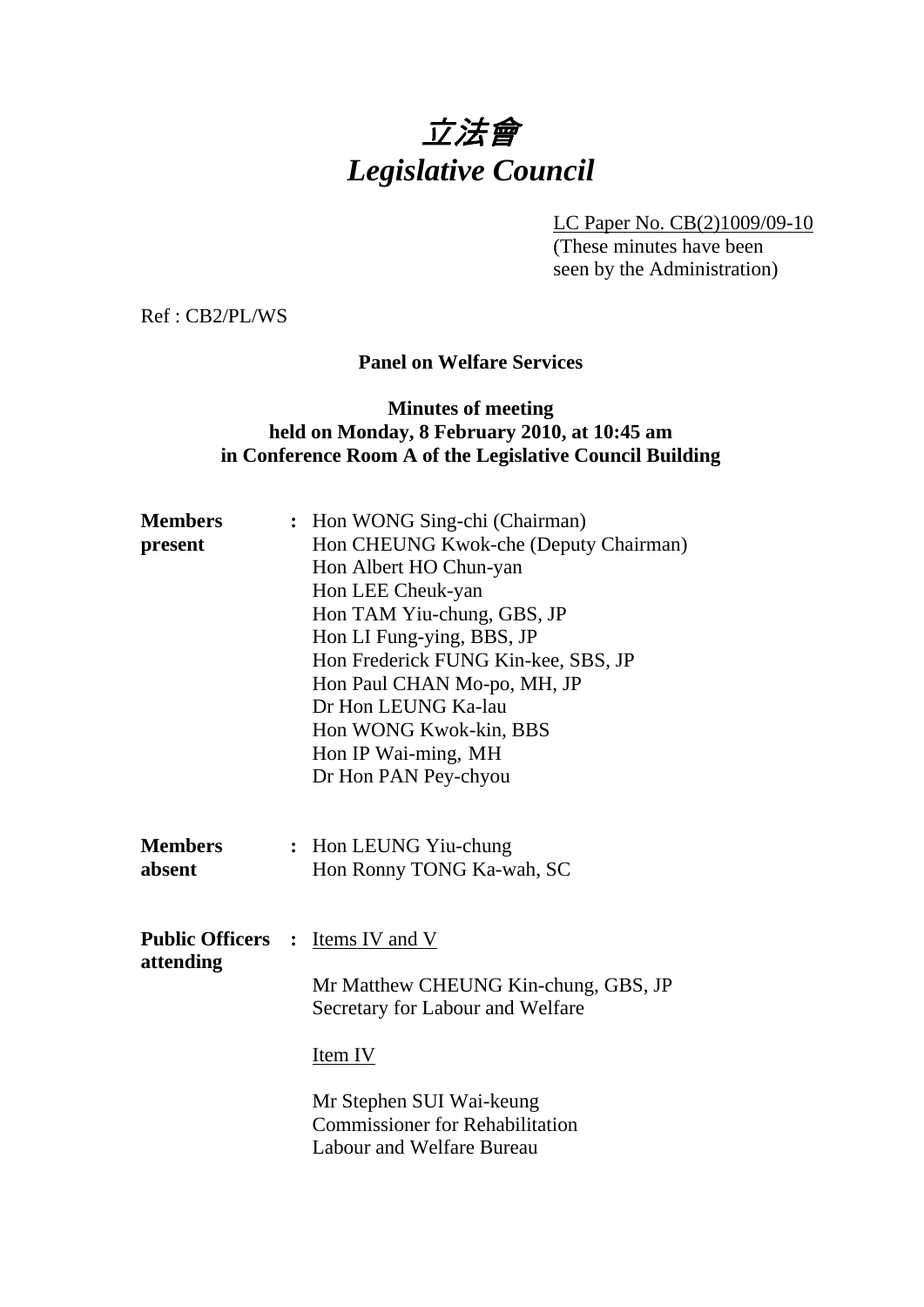| Mr Patrick NIP Tak-kuen, JP<br>Director of Social Welfare<br>Mrs Cecilia YUEN<br><b>Assistant Director of Social Welfare</b><br>(Rehabilitation & Med Social Services) |
|------------------------------------------------------------------------------------------------------------------------------------------------------------------------|
| Item V                                                                                                                                                                 |
| Miss Eliza LEE Man-ching, JP<br>Deputy Secretary for Labour & Welfare (Welfare) 1                                                                                      |
| Ms Karyn CHAN Ching-yuen<br>Principal Assistant Secretary for Labour & Welfare<br>(Welfare) 1                                                                          |
| Mrs Anna MAK CHOW Suk-har<br><b>Assistant Director of Social Welfare</b><br>(Family & Child Welfare)                                                                   |
| Miss LEE Sau-kong<br><b>Deputy Principal Government Counsel</b><br>(Mutual Legal Assistant) 2                                                                          |
| : Miss Betty MA<br>Chief Council Secretary (2) 4                                                                                                                       |
| Mr YICK Wing-kin<br><b>Assistant Legal Adviser 8</b>                                                                                                                   |
| Miss Florence WONG<br>Senior Council Secretary (2) 5                                                                                                                   |
| Ms Karen LAI<br>Council Secretary (2) 4                                                                                                                                |
| Miss Maggie CHIU<br>Legislative Assistant (2) 4                                                                                                                        |
|                                                                                                                                                                        |

# **I. Confirmation of minutes**

[LC Paper No. CB(2)844/09-10]

The minutes of the meeting held on 11 January 2010 were confirmed.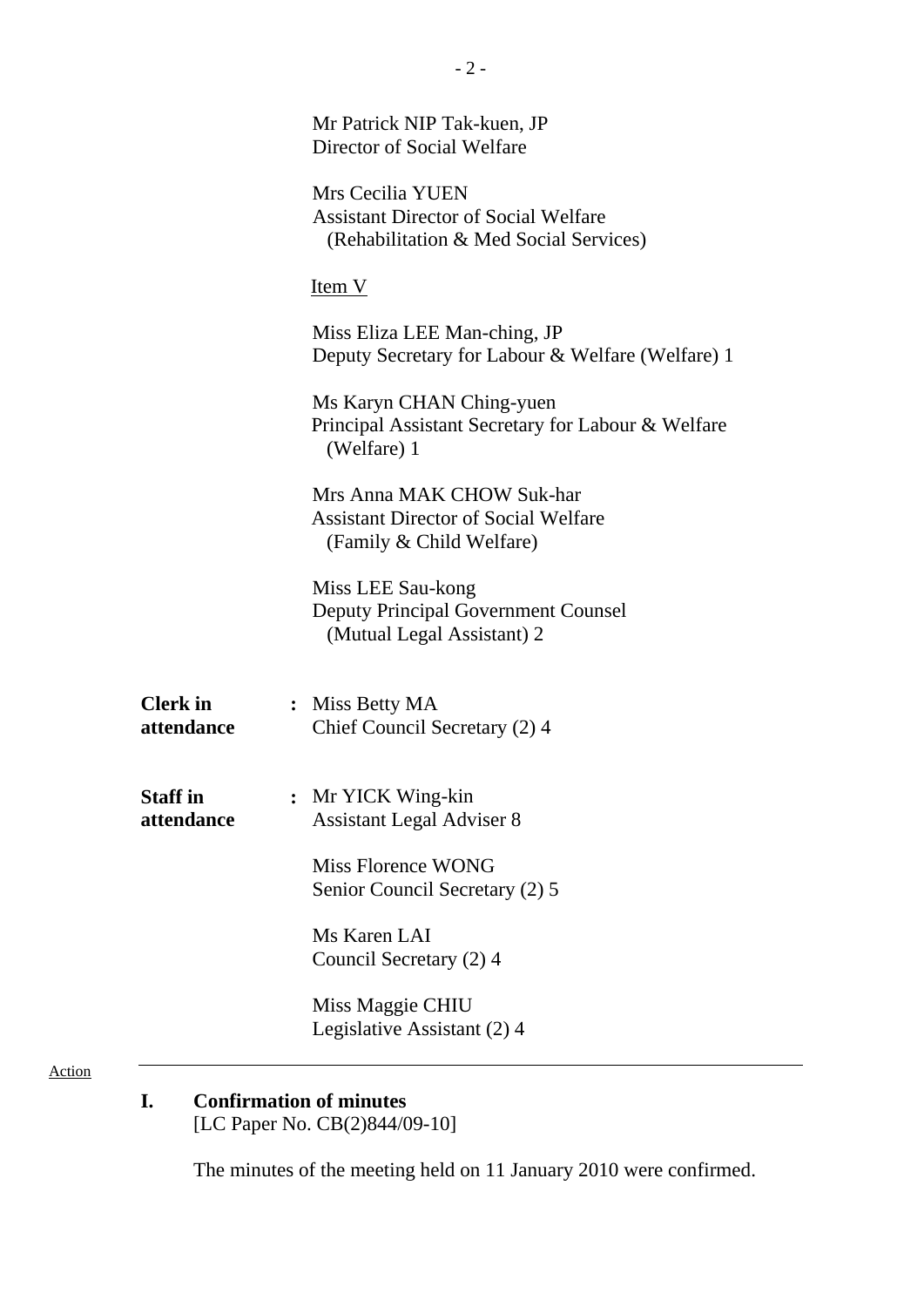## **II. Information paper(s) issued since the last meeting**  [LC Paper No. CB(2)758/09-10(01)]

2. Members noted that the Secretary for Labour and Welfare (SLW)'s reply to the Hong Kong Association of Gerontology which was copied to the Panel had been issued since the last meeting.

## **III. Items for discussion at the next meeting**

[LC Paper Nos. CB(2)845/09-10(01) to (02)]

3. Members agreed to discuss the welfare initiatives in the 2010-2011 Budget, as proposed by the Administration, at the next meeting to be held on 8 March 2010 at 10:45 am.

4. Mr LEE Cheuk-yan suggested that the Panel should hold a joint meeting with the Panel on Transport to discuss the extension of fare concession for persons with disabilities (PWDs) from railway service to other modes of transport. Members agreed to discuss the issue at a future meeting.

**IV. Pilot Bought Place Scheme for Private Residential Care Homes for Persons with Disabilities**  [LC Paper Nos. CB(2)845/09-10(03) to (04), CB(2)890/09-10(01) and CB(2)908/09-10(01) to (02)]

5. The Chairman said that in the light of the widespread concern about the pilot Bought Place Scheme (BPS) for private residential care homes for PWDs (RCHDs), members might wish to receive views from deputations on the subject. Members agreed to hold a special meeting on 13 March 2010 to receive views from deputations on the pilot BPS for private RCHDs.

6. At the invitation of the Chairman, SLW briefed members on the pilot BPS for private RCHDs as detailed in the Administration's paper. SLW said that in accordance with the 2007 Rehabilitation Programme Plan, the Government had been adopting a three-pronged approach to encourage participation from different sectors in providing diversified residential care services for PWDs, viz regulating RCHDs through a statutory licensing scheme, supporting non-governmental organisations (NGOs) to develop self-financing homes, and continuing to steadily increase the number of subsidised RCHD places.

7. SLW said that the pilot BPS aimed to encourage private RCHDs to upgrade their service standards, to increase the supply of subsidised RCHD places and to help the market develop more service options for PWDs. SLW further said that the Administration was fully aware of members' concern about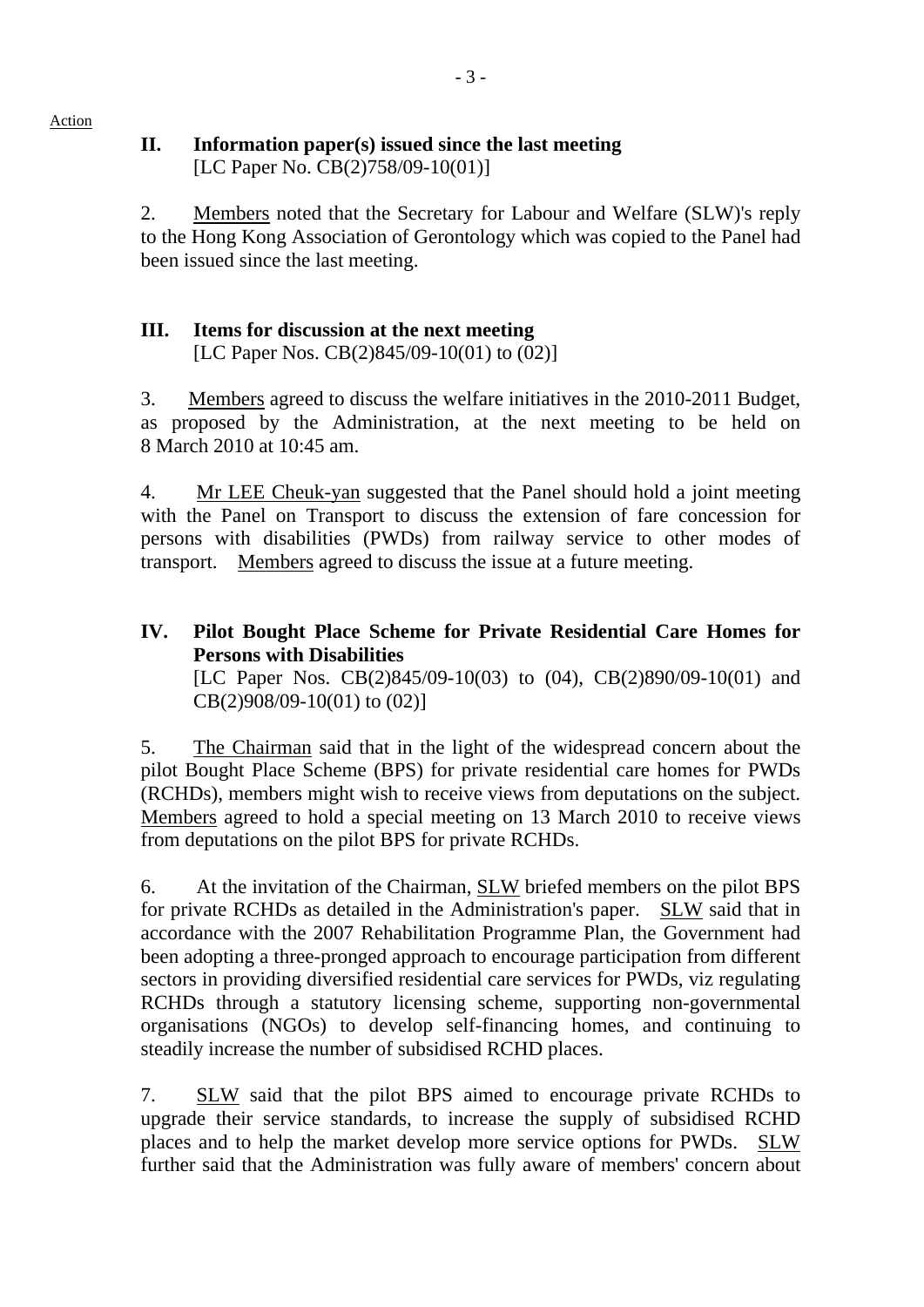the provision of additional RCHD places. Taking into account the availability of quality places in the prevailing market, the Social Welfare Department (SWD) would adopt a two-phase approach in purchasing BPS places over the 4-year pilot period, with an initial purchase of around 100 places in the first year, building up to a total of 250 or 300 from the second year onwards. Having regard to the response of service users, the number of new homes coming on stream, the quality of places to be provided by and the response of private RCHDs, SWD would consider suitable adjustment to the number of places to be purchased. SWD would further consult the private RCHDs on their operating costs in determining the appropriate level of the contract price. Mid-term reviews would be conducted to keep track of progress and refine the operational details as appropriate.

8. SLW stressed that the Administration spared no effort in providing additional subsidised RCHD places. Notably, the number of RCHD places had been increased from about 6,400 in 1997 to about 11,100 in 2009, representing an increase of 74% over the years. The Government had also planned to provide 671 additional places in the coming two years. This apart, it had earmarked sites in another six development projects for the construction of new RCHDs in the longer run.

9. SLW further said that SWD had consulted the private RCHD sector, relevant parent groups, self-help groups, the Hong Kong Council of Social Service as well as the Rehabilitation Advisory Committee on the framework of the pilot Scheme. SWD would further consult private RCHD sector and relevant stakeholders on the operational details of the pilot Scheme, with a view to seeking funding allocation from the Lotteries Fund in May 2010 for implementing the Scheme in 2010-2011.

#### Staffing requirement and staff training

10. Dr PAN Pey-chyou welcomed the pilot BPS as it was a good start to enhance the long-term care services for PWDs who could not live independently or be adequately taken care of by their families. Noting that the staffing requirement for a RCHD with 40 places under the pilot Scheme would be 19 staff, Dr PAN enquired about the basis for devising the staffing requirement as well as the qualifications and training requirements under the pilot Scheme.

11. SLW advised that for a RCHD with 40 places under the pilot BPS, the staffing requirement would be 19 staff, comprising a home manager, four health workers, eight care workers and six ancillary workers. Assistant Director of Social Welfare (Rehabilitation & Medical Social Services) (AD/SW(RMSS)) said that the minimum staffing requirement under BPS was modelled on the requirement under Category EA2 of the Enhanced Bought Place Scheme (EBPS) for private residential care homes for the elderly (RCHEs), and was comparable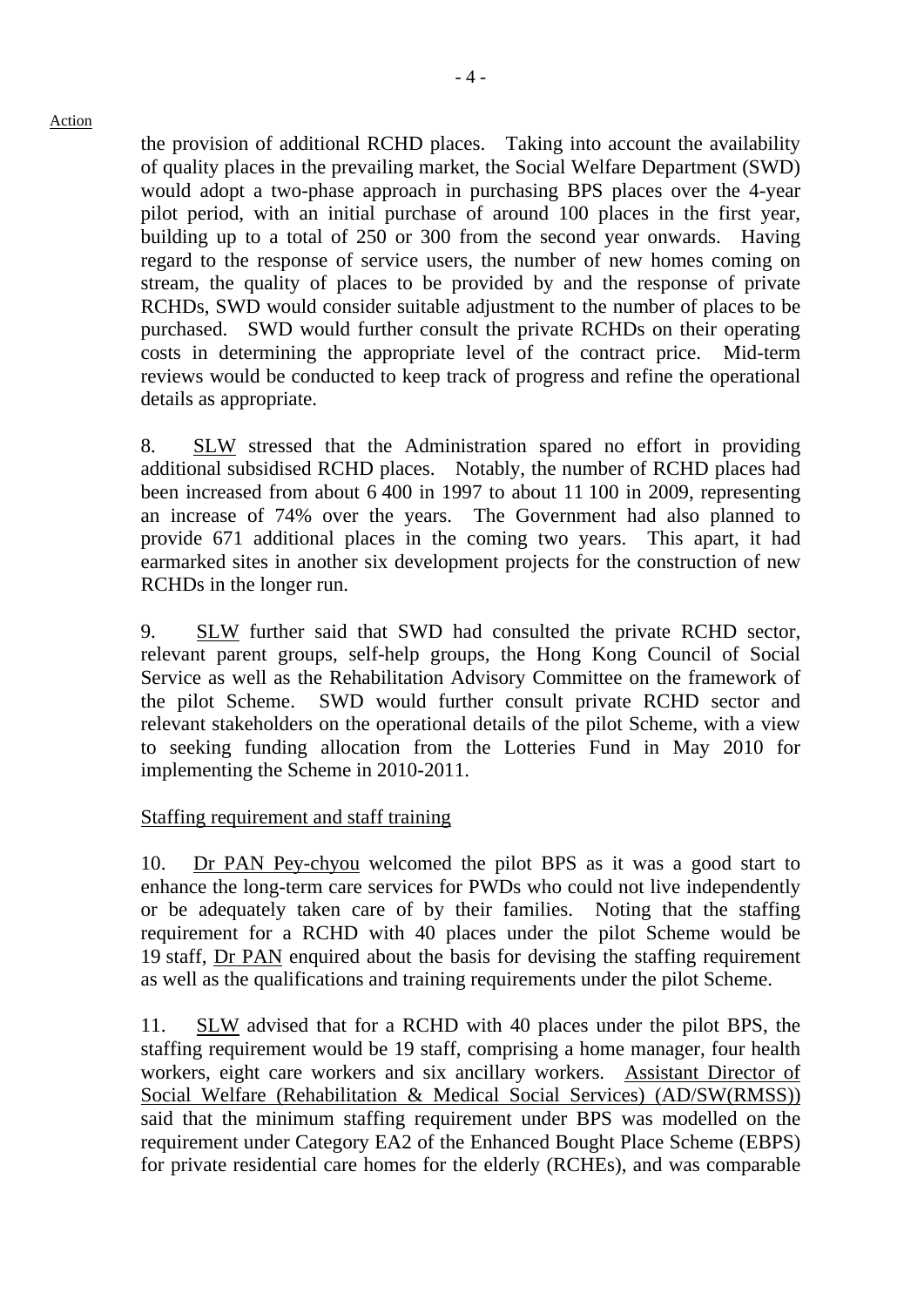to that of subvented RCHDs serving residents of similar disability types. As regards the basic qualifications, health workers should have completed accredited training courses for registered health workers. Consideration was given to requiring health workers of RCHDs to attend bridging courses on specific skills for taking care of PWDs. There was no specific entry requirement for care workers and ancillary workers. Director for Social Welfare (DSW) added that to regulate the operation of RCHDs and ensure their service quality, the Administration would introduce the Residential Care Home (Person with Disabilities) Bill into the Legislative Council (LegCo) in the 2009-2010 session to implement a licensing scheme for RCHDs. The training requirements for RCHD staff under the new licensing regime would model on the licensing requirements for RCHEs.

12. To ensure the service quality standards of small RCHDs with less than 40 places, Mr CHEUNG Kwok-che was of the view that a minimum staffing requirement should be set.

13. Mr WONG Kwok-kin enquired whether the Administration would consider requiring all private RCHDs to comply with the staffing requirement under BPS, irrespective of whether they had joined the pilot Scheme, so as to enhance the service quality of private homes.

14. DSW advised that the legislative proposal for introducing a licensing scheme for RCHDs sought to regulate the operation of all RCHDs and ensure their service quality. As for BPS homes, they were required to comply with a set of service quality standards as stipulated in the relevant service agreements. The BPS standards would be higher than the licensing requirements under the proposed licensing regime in order to encourage participating homes to upgrade their service standards.

15. Mr LEE Cheuk-yan asked about the assumption on the working hours per shift in determining the staffing requirement of 19 staff for a BPS home with 40 places. Mr LEE also noted with concern that private RCHD operators had expressed the view that they should be allowed to recruit staff through the Supplementary Labour Scheme (SLS) under BPS because of staff recruitment difficulties. Mr LEE was of the view that staff recruitment difficulties and high turnover rates of private RCHD staff were simply due to the long working hours and low wage levels. As a stable workforce was important in maintaining the service quality of RCHDs, he would not support the pilot Scheme if the staffing requirement was determined based on a two-shift basis, i.e. 12 hours per shift.

16. SLW responded that to be in line with the practice of EBPS for private RCHEs, importation of workers through SLS would not be allowed under the pilot BPS. AD/SW(RMSS) added that reference had been made to eight hours per shift in working out the staffing requirement for BPS homes. However,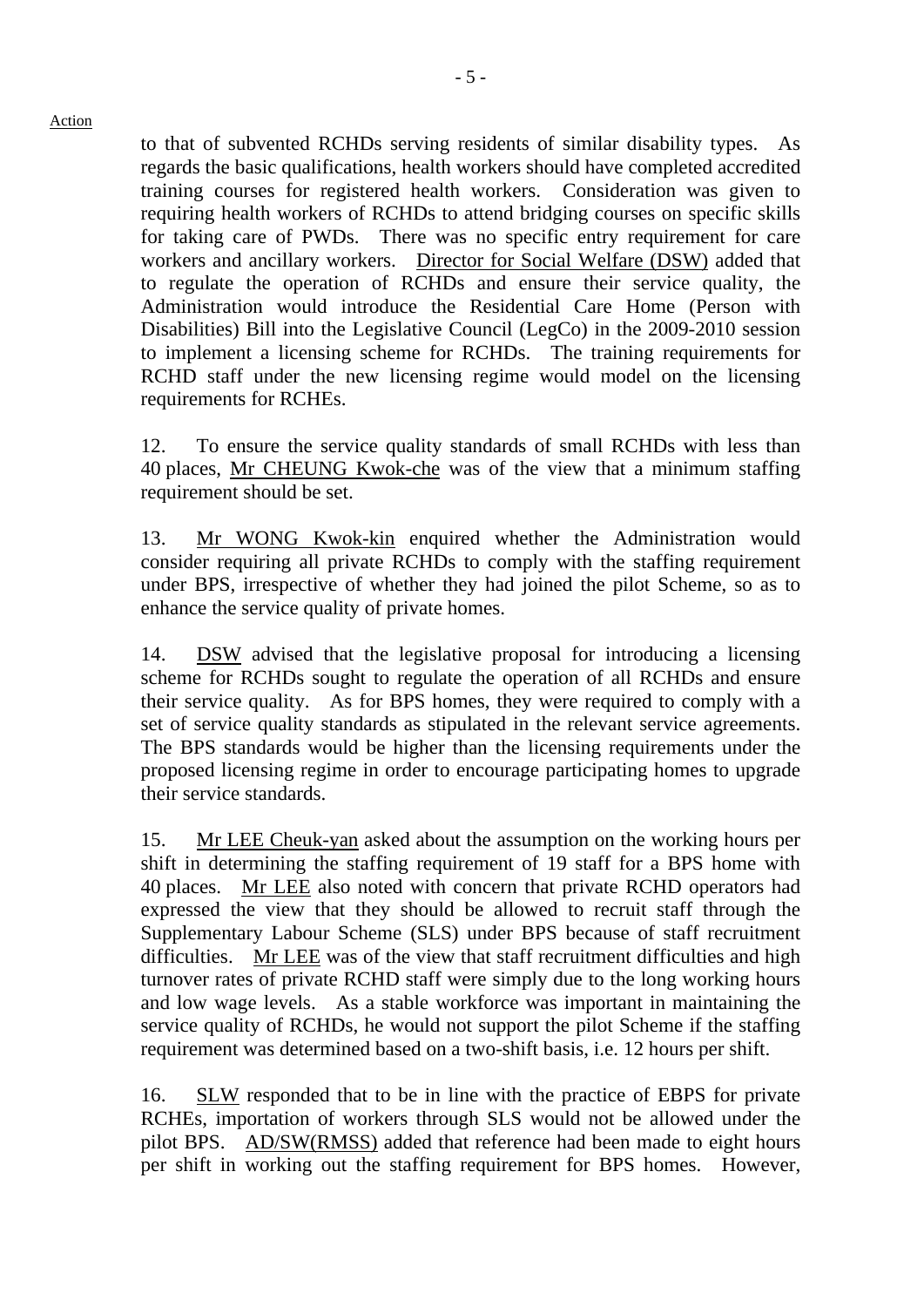there would be no obligatory requirement on the working hours for RCHD staff under BPS. Mr LEE Cheuk-yan strongly requested the Administration to seriously consider stipulating the maximum number of working hours of RCHD staff under the pilot BPS.

17. To alleviate the staff recruitment difficulties faced by private RCHDs, Mr Frederick FUNG asked whether consideration would be given to allowing importing workers through SLS for non-BPS places in BPS homes.

18. DSW reiterated that as the pilot BPS sought to enhance the service quality of private RCHDs, the entire home would have to comply with the upgraded standards under the pilot Scheme irrespective of the number of BPS places to be bought in a private RCHD.

19. Given that persons with moderate mental illness/handicap could suffer from emotional and behavioural problems, Dr PAN Pey-chyou took the view that the Labour and Welfare Bureau (LWB) should collaborate with the Food and Health Bureau in the provision of psychiatric services to the residents of RCHDs, and provide adequate training to staff in taking care of their residents.

20. AD/SW(RMSS) said that the Hospital Authority (HA) had been providing psychiatric services to RCHDs, such as follow-up consultation services when necessary. SWD had been collaborating with HA on the provision of community support service to individual RCHDs. As for training programmes for RCHD staff, while SWD would consider providing additional training to health workers of RCHDs in taking care of PWDs in the light of their specific needs, training for care workers would be similar to those of RCHEs.

## Level of contract price and number of BPS places to be bought

21. Expressing concern about the service quality of RCHDs, Ms LI Fung-ying wondered if the government subsidy of \$5,500 per resident per month under the pilot BPS was adequate for participating homes to provide quality service.

22. SLW stressed that the Administration attached importance to the service quality of RCHDs. The home fees to be paid by residents under the pilot Scheme would be comparable to the home fees payable by elders admitted to Category EA2 EBPS homes. As such, the government subsidy per resident per month would be in the region of \$5,500. As explained earlier, SWD would further consult the private RCHDs on their operation costs and staffing requirement in determining the appropriate level of contract price. SLW added that irrespective of the number of BPS places to be bought in a private RCHD, the entire home would have to comply with the upgraded standards relating to facilities, health care, fee charging, social activities, etc and for this purpose, a monitoring group would be set up to help monitor the service quality of these homes.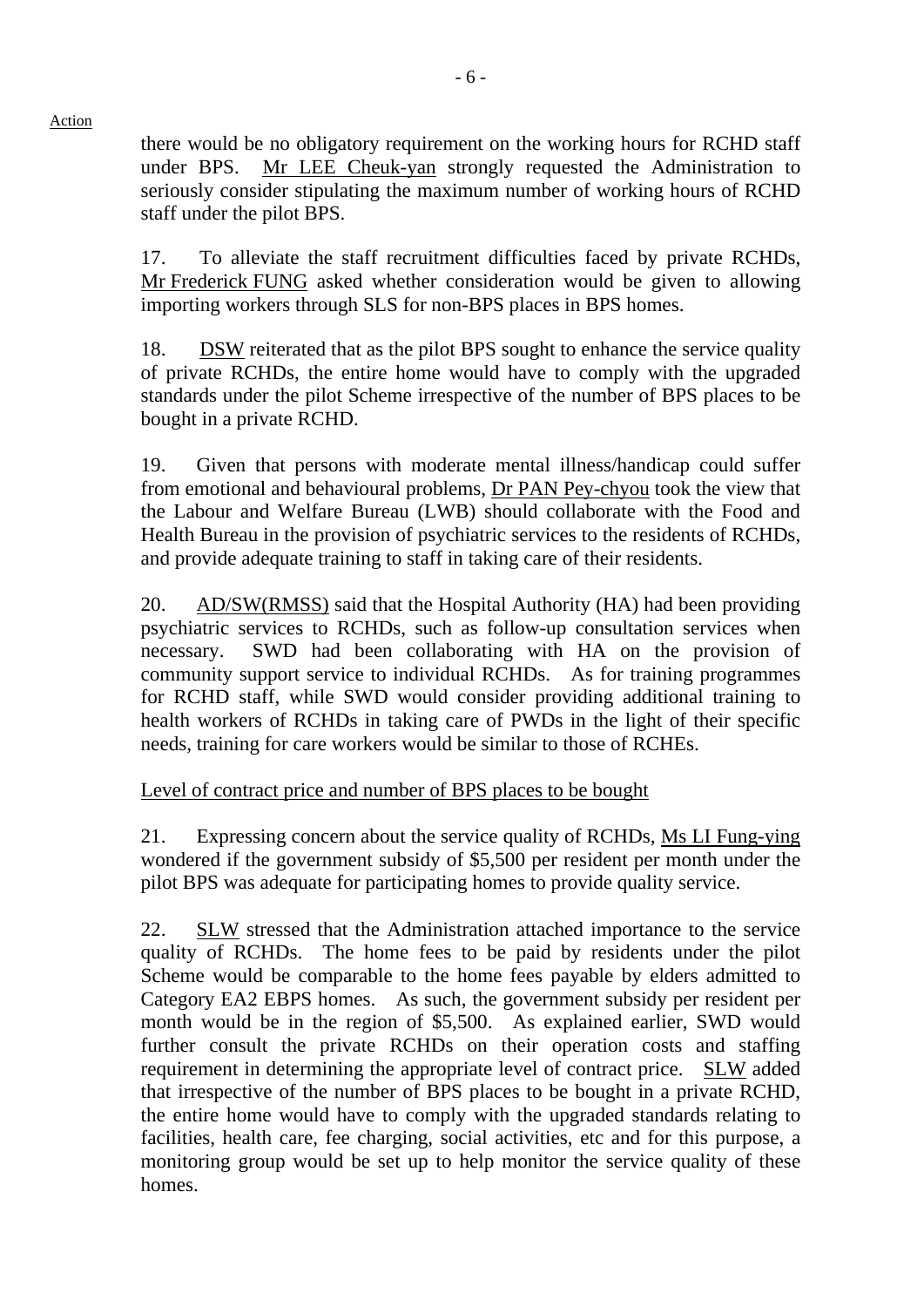23. Mr LEE Cheuk-yan and Mr CHEUNG Kwok-che enquired about the maximum and the minimum number of places to be bought under the pilot BPS. Taking into account that only six private RCHDs had joined the Voluntary Registration Scheme (VRS), Mr CHEUNG expressed concern about the availability of quality places in the prevailing market.

24. DSW responded that the Administration proposed to cap at 50% of the recognised capacity of each home but it had yet to determine the minimum number of the places to be bought. Irrespective of the number of places to be bought in a private RCHD, the entire home would have to comply with the upgraded standards under the pilot BPS. DSW further said that the enrolment rate of the private RCHDs known to SWD was around 70%. To his knowledge, some RCHD operators had indicated that they were considering joining VRS after learning about the launch of the pilot BPS. SWD would closely monitor the development and consider suitable adjustment to the number of places to be purchased.

25. Pointing out that the entire home was required to comply with the upgraded standards under the pilot BPS, Mr CHEUNG Kwok-che and the Chairman took the view that it would be financially viable for private RCHD operators to do so only if a reasonable percentage of the recognised capacity was to be bought. Mr LEE Cheuk-yan cautioned that private RCHDs would not join the Scheme if the number of places to be bought was on the low side.

26. DSW stressed that to be in line with EBPS for private RCHEs, a participating RCHD should upgrade all its places to BPS standards irrespective of the number of BPS places purchased. The number of places to be bought under the pilot BPS in each home was proposed to be capped at 50% of its recognised capacity. The Administration would further consult the private RCHDs, such as the Hong Kong Private Hostel for Rehabilitation Association, in determining the number of places to be bought and level of contract price.

27. While welcoming the introduction of pilot BPS for private RCHDs, Mr Paul CHAN considered that the proposed number of BPS places to be bought was too small, which was not cost effective as compared to the administration cost so incurred. In anticipation of a surplus fiscal reserve in the 2009-2010 financial year, Mr CHAN was of the view that the Administration should expand the scope of the Scheme with a view to shortening the waiting time for subsidised residential services.

28. SLW responded that the pilot BPS aimed to encourage private RCHDs to upgrade their service standards. As a start, the Administration would be careful in identifying quality places in order to ensure the quality service standards of BPS homes. As mentioned earlier, mid-term reviews would be conducted to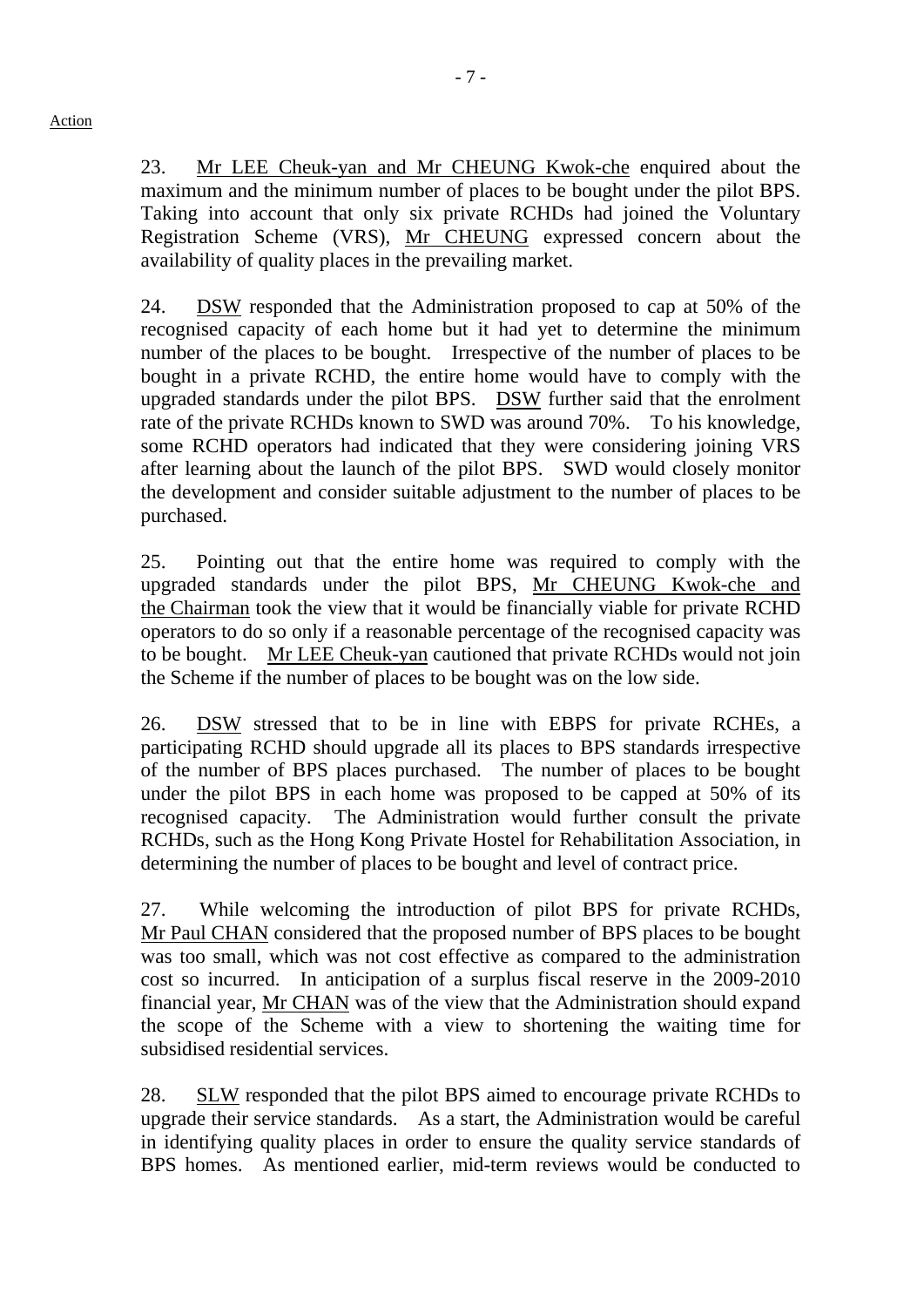keep track of progress and adjust the number of places to be purchased where necessary. DSW added that the number of BPS places to be purchased would largely hinge on the availability of quality places provided by private RCHDs. SWD would closely monitor the Scheme and consider suitable adjustment to the number of places to be purchased having regard to the response of service users, the number of quality places to be provided by and response of private RCHDs, etc.

29. Mr WONG Kwok-kin enquired whether the Administration would consider adopting the concept of "money following users" such that PWDs could make their own choices of quality private RCHDs. DSW advised that the Administration had no intention to change the existing subvention arrangements having regard to the far-reaching implications of the proposal. Meanwhile, the Administration would continue to steadily increase the supply of subsidised RCHD places and help the market develop more choices of quality private RCHDs through the launch of the pilot BPS.

30. In view of the foreseeable difficulties for participating RCHDs to upgrade the services of the entire home to the BPS standards, Mr Frederick FUNG enquired if the Administration would consider requiring only the BPS places to meet the BPS standards. In response, DSW said that the pilot BPS sought to encourage participating RCHDs to upgrade the overall service standards of the homes. Apart from the BPS places, the remaining places of BPS homes would have to comply with the upgraded standards under the Scheme.

#### Alleviating the waitlisting situation

31. Pointing out that BPS placement would be limited to those being waitlisted for Long Stay Care Home (LSCH) or Hostel for Moderately Mentally Handicapped Persons (HMMH), Ms LI Fung-ying enquired about the Government's plan to alleviate the waitlisting situation of Hostel for Severely Mentally Handicapped Persons (HSMH) and Hostel for Severely Physically Handicapped Persons (HSPH).

32. SLW advised that BPS placement would be offered to those being waitlisted for LSCH or HMMH, having regard to the fact that existing private RCHDs already possessed the necessary experience, skills and knowledge in taking care of service users with mental illness and mental handicap of moderate grade. It was worth noting that 94% of private RCHD residents were persons with mental illness and/or mental handicap. SLW further said that it would be more appropriate for persons with severe mental/physical handicap to be taken care of by subvented RCHDs given that the latter were equipped with the necessary facilities to meet their specific needs. To this end, the Government had secured the former Ma Tau Wai Girls' Home and the South Kwai Chung Jockey Club Polyclinic for conversion into two Integrated Rehabilitation Service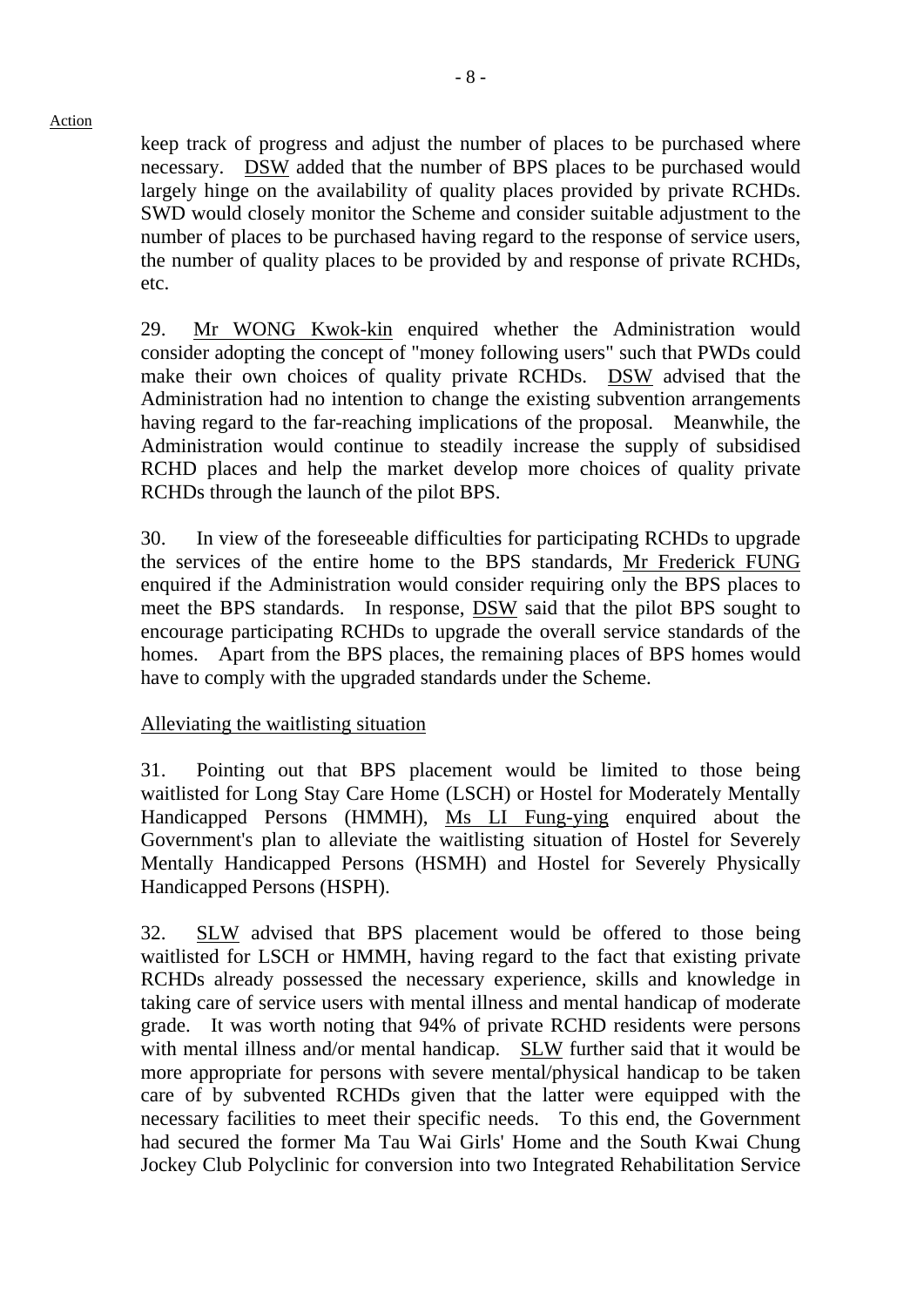Centres (IRSCs) for PWDs providing a number of HSMH and HSPH places. The two IRSCs would come into operation in the coming year. This apart, the Administration had earmarked sites in another six development projects with a view to improving the waitlisting situation. SLW added that the Administration was open minded and did not rule out the possibility of expanding the scope of the pilot Scheme to cover other client groups.

33. Mr LEE Cheuk-yan was of the view that the Government should devise a long-term plan to shorten the waitlisting situation for subsidised RCHD places. Given that there were over 6,000 PWDs waiting for subsidised RCHD places, he cast doubt about the effectiveness of BPS in improving the waitlisting situation taking into account that only around 300 places were offered under BPS. Apart from the three-pronged approach adopted by the Government, Mr LEE suggested that the Administration should consider providing allowance for carers of PWDs and setting up a home environmental improvement scheme with a view to providing PWDs with an additional option, i.e. to stay at home.

34. SLW stressed that the Administration endeavoured to improve the waitlisting situation for subsidised RCHD places. It would continue to steadily increase the number of subsidised places of RCHDs. As pointed out earlier, 671 additional places would be provided in the coming two years. To provide more comprehensive day care services to PWDs while they were waiting for subsidised RCHD places, SWD had set up 16 district support centres to provide one-stop service for strengthening the support for these PWDs, including vocational training for PWDs and counselling service for their carers. regards the provision of allowance for carers of PWDs, SLW said that the various types of support services made available to PWDs and their carers could better address the needs of family carers as compared to the provision of subsidies.

35. Mr Albert HO considered it unacceptable that the waiting time for HSPH and HSMH places was as long as 106 months and 83 months respectively. Referring to the submission from the Association of Parents of the Severely Mentally Handicapped (LC Paper No. CB(2)908/09-10(01)), Mr HO said that persons with severe mental/physical handicap needed intensive care and timely support, and institutional care was no better than family support. In this respect, he urged the Government to actively consider providing allowance for carers of PWDs, especially carers of persons with severe physical handicap, and a home environmental improvement scheme to enable PWDs to live in the community. In his view, the provision of allowance for carers of PWDs would help relieve the waitlisting situation for subsidised RCHD places and the financial burden of these families. Expressing similar views, Mr Paul CHAN said that the Administration should draw up a timetable for improving the waitlisting situation, actively consider introducing an allowance scheme for carers of PWDs, and put in place interim measures to enhance relief support services for carers.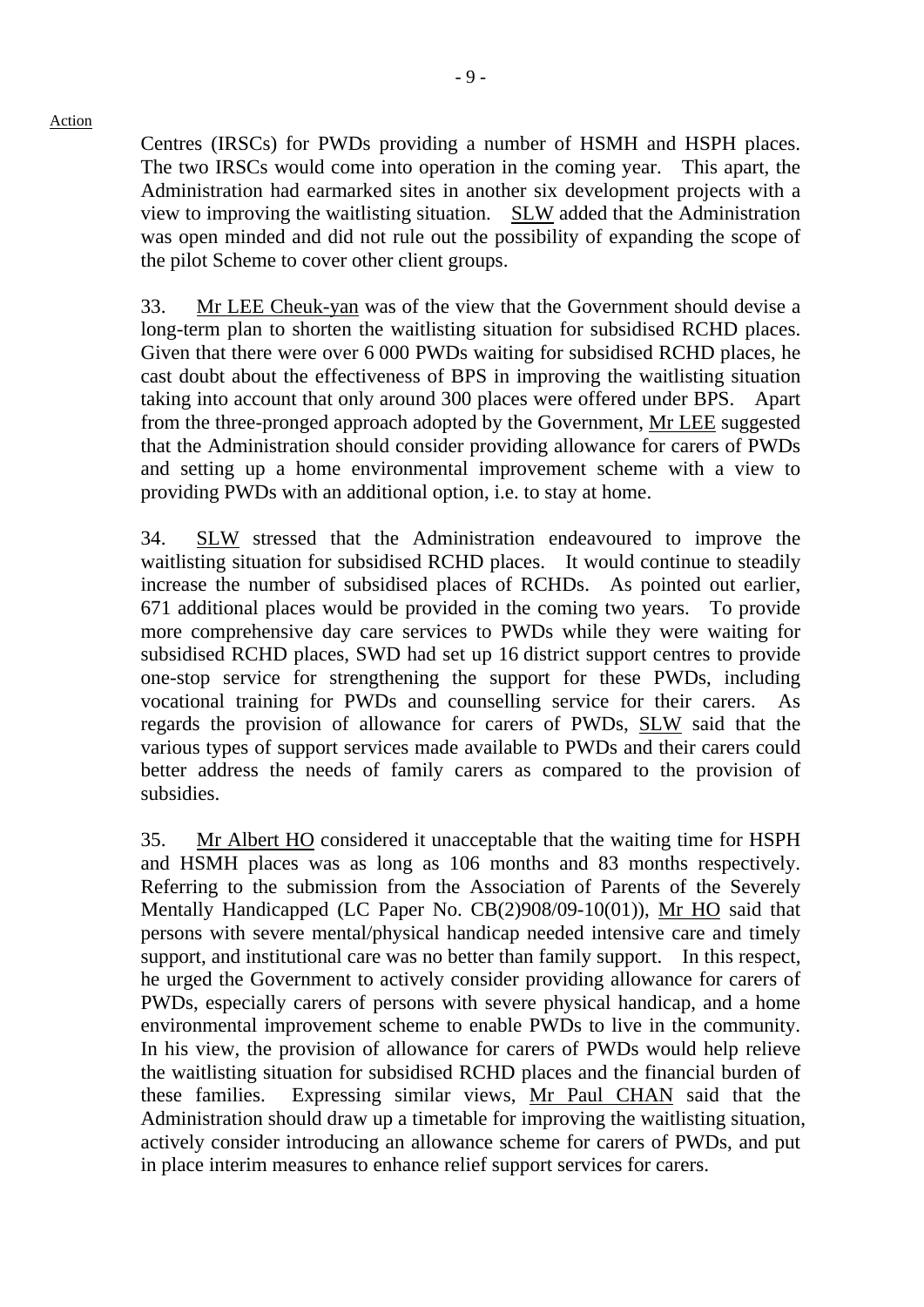36. SLW said that the Administration was mindful of the waitlisting situation for RCHD places. The waiting time might vary among individual PWDs due to various factors, such as their preferences for specific RCHDs or locations. Of around 6,000 PWDs waiting for subsidised RCHD places, 2,700 were severely mentally/physically handicapped and 375 were waiting for HSPH places. For some cases, the waiting time was about 13 months only. To alleviate the waitlisting situation, SLW said that the Administration would continue its efforts in providing additional RCHD places. He said that an additional 250 subsidised RCHD places for severely handicapped persons would be provided in the next two years. SLW further said that while he fully recognised the importance roles of family carers in taking care of PWDs, the provision of allowance to the carers to relieve the demand for residential care services would require thorough consideration in view of the fact that severely mentally/physically handicapped persons required different kinds of care, which involved professional knowledge and skills. The Administration considered that an integrated service mode with a range of one-stop day care services could better address the needs of these PWDs and their families. Nonetheless, the Administration would further strengthen home-based services and consider members' suggestions.

37. The Chairman said that as a motion on "Providing support for family carers" was passed by LegCo in November 2009, the Administration should consider seriously members' unanimous views on the subject.

38. Responding to Mr CHEUNG Kwok-che, DSW said that BPS places would be offered to those on the waiting lists for subsidised RCHD places. The PWDs concerned could decide whether they wished to be admitted to the BPS homes offered to them. If they decided not to be admitted to the BPS homes, their names would remain on the waiting lists for admission to subsidised places.

Admin 39. Mr CHEUNG kwok-che requested the Administration to provide information on the waitlisting situation for each type of subsidised residential care services for PWDs, the number of additional places by types of services to be provided in the two new IRSCs in Kwai Chung and Ho Man Tin, and a breakdown of additional residential places coming on stream by service types, together with their district distribution.

Service monitoring of RCHDs

40. To strengthen the corporate governance and service monitoring of RCHDs, Mr Frederick FUNG suggested that SWD should make reference to the school-based management policy and require all RCHDs to include the relevant stakeholders, in particular parents of PWDs, in the boards or management committees of the respective homes.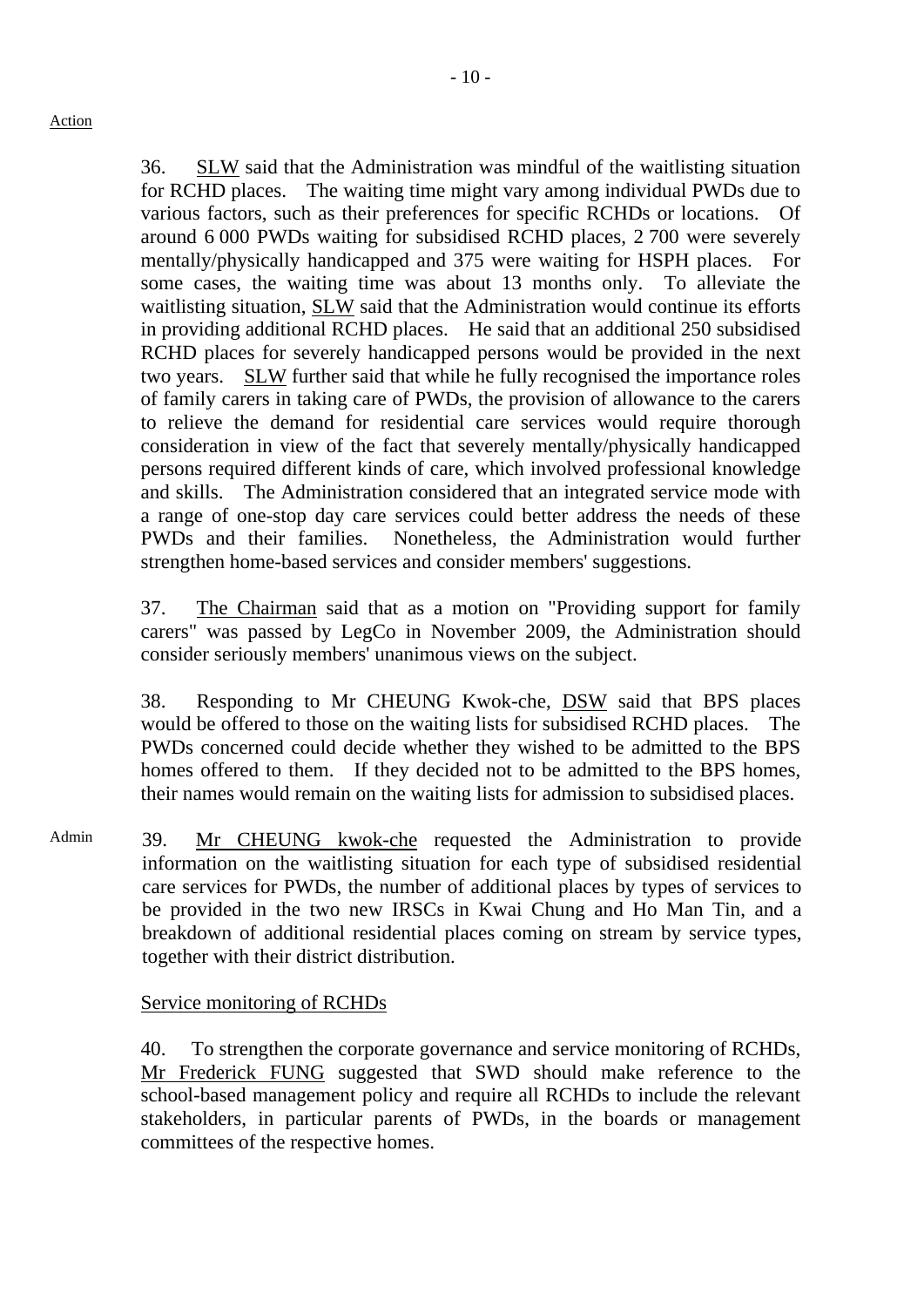41. DSW responded that to ensure the service quality of RCHDs, the Government would introduce a licensing regime to regulate the operation of RCHDs, including private RCHDs. Besides, all subvented and BPS homes had to comply with a set of quality service standards as stipulated in the service agreements, including the collection of users' opinions and complaints handling. This apart, a monitoring group comprising PWDs, parents/carers of PWDs and other stakeholders would be set up to help monitor the service quality of BPS homes under the pilot Scheme.

42. SLW added that unlike aided schools which merely provided education services, the scope of services run by many NGOs went beyond residential care services. It was therefore inappropriate to require the NGOs concerned to include the parents/carers of PWDs in their boards or management committees. It would be more pragmatic to encourage the RCHD operators to communicate with their users on the provision of services.

43. Given that individual RCHDs were not required to be incorporated as an independent legal entity if they were operated by NGOs or corporate bodies, Mr Frederick FUNG held the view that the Government should consider requiring individual homes to be incorporated under their own names with a view to strengthening the service monitoring of RCHDs. DSW responded that under the Lump Sum Grant Subvention System, NGOs were providing a wide range of services and were required to comply with the requirements in accordance with the Funding and Service Agreements. This apart, SWD had implemented a comprehensive service performance monitoring system to ensure the service quality of subvented services. The existing monitoring system was considered effective.

## Other views

44. The Chairman expressed concern about the effectiveness of the pilot BPS in achieving its objectives. Since mid-term reviews would only be conducted after two years, he wondered if the Administration could keep track of the progress and refine the operational details in a timely manner. Besides, given that the quality of private RCHDs varied, the Administration should provide incentives for these homes to enhance their service quality, thereby enabling more private homes to meet the BPS standards. For instance, consideration might be given to setting up a fund for application by private RCHDs to carry out improvement works.

45. SLW advised that in tandem with the legislative proposal for the implementation of the licensing scheme for RCHDs, the Government would formulate suitable complementary measures to help operators meet the licensing requirements and help the market develop quality residential care services for PWDs. Apart from the pilot BPS, the Government was considering a Financial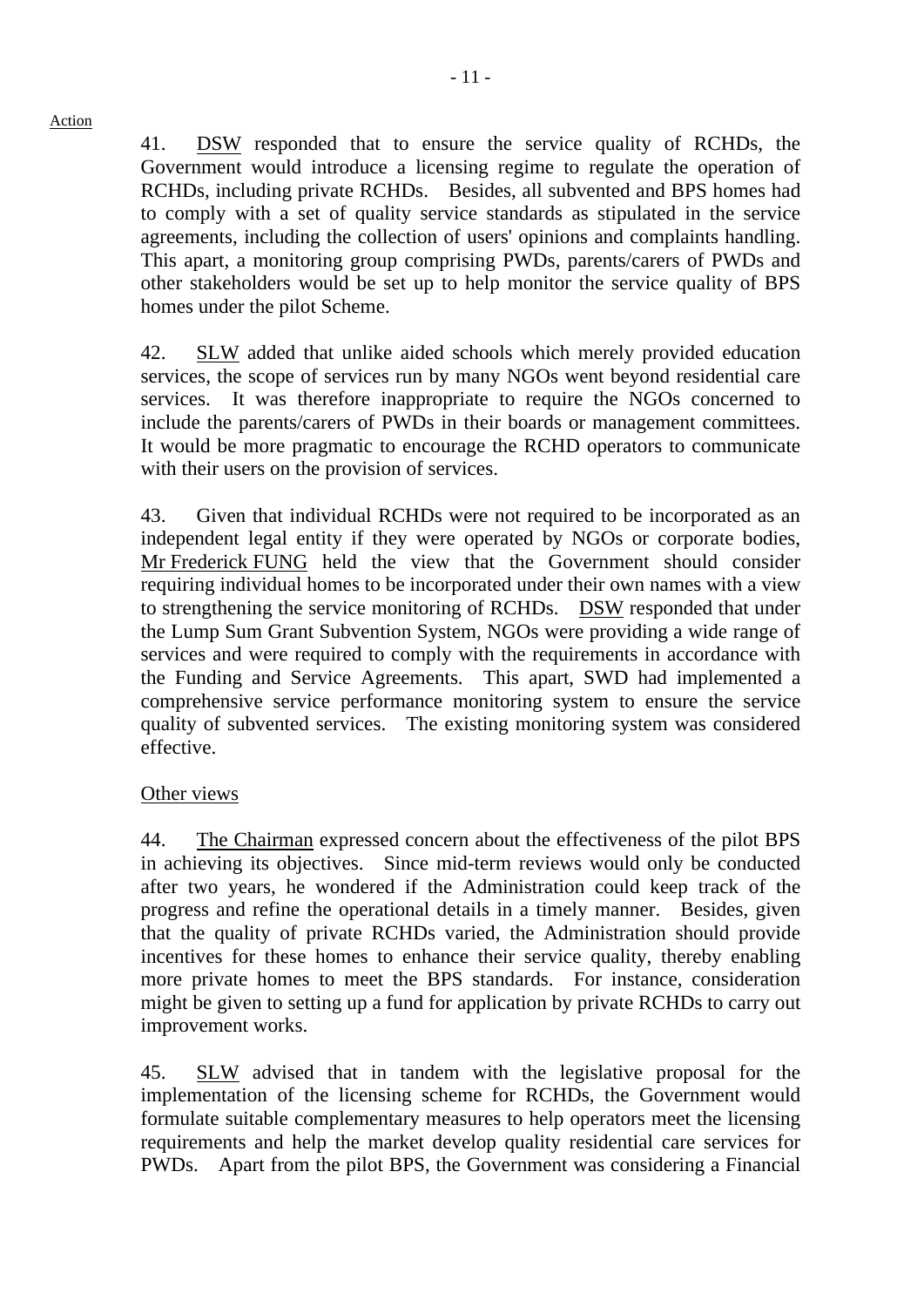Assistance Scheme to provide subsidy for private RCHDs to carry out improvement works.

46. DSW said that during the consultation on the pilot BPS, the response from private RCHD operators was positive, and some of them had indicated that they would consider setting up new homes. It was envisaged that more quality residential places would be made available in the market. As mentioned earlier, in addition to the mid-term reviews, SWD would closely monitor the Scheme and consider suitable adjustment having regard to the availability of quality places in the market.

## Motion moved by Mr LEE Cheuk-yan and Mr Albert HO

47. The Chairman invited members to refer to the motion intended to be moved by Mr LEE Cheuk-yan and Mr Albert HO. The wording of the motion was tabled at the meeting, as follows -

"That this Panel urges the Administration to launch immediately an "allowance for home carers of persons with disabilities" so as to provide an additional option to persons with disabilities waiting for residential care home places." (Translation)

48. The Chairman put the motion to vote. All members present voted for the motion and no member voted against it. The Chairman declared that the motion was carried. The Chairman said that as the Panel had just appointed a new Subcommittee on Residential and Community Care Services for Persons with Disabilities and the Elderly, further discussion on the matter could be followed up by the Subcommittee. Members agreed.

## **V. The Reports of the Law Reform Commission of Hong Kong on Guardianship of Children and on International Parental Child Abduction**

[LC Paper Nos. CB(2)845/09-10(05) to (06)]

49. SLW briefed members on the Administration's position on the recommendations made by the Law Reform Commission of Hong Kong (LRC) in its Report on Guardianship of Children, and its Report on International Parental Child Abduction. SLW advised that in considering the recommendations of the reports, the Administration's primary concern was the well-being of the child. The Administration accepted in principle all the recommendations of the two reports, and was prepared to take them forward, either in full or in a modified form. SLW further advised that apart from these two reports, the examination of the Report on the Family Dispute Resolution Process was led by the Home Affairs Bureau. While LWB was also responsible

Action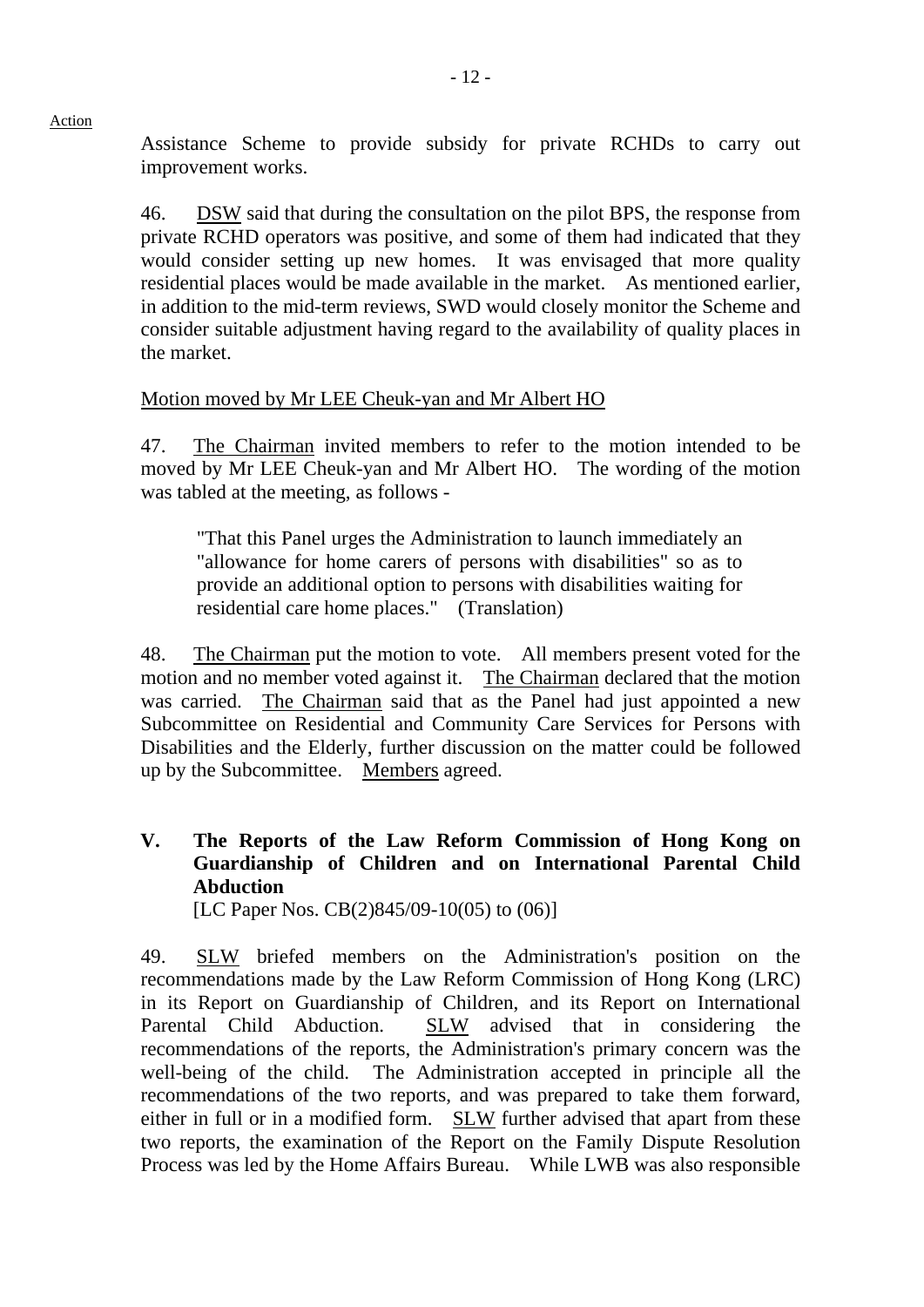for following up the Report on Child Custody and Access, it would have to examine LRC's recommendations carefully and consult more stakeholders having regard to overseas experiences and local developments in deciding whether and how to adopt the recommendations of the report.

50. In respect of the Report on Guardianship of Children, Deputy Secretary for Labour and Welfare (Welfare)1 (DS(W)1) said that the LRC's recommendations mainly aimed to simplify and enhance the existing procedures for appointing guardians so as to encourage more parents to take the positive steps of making guardianship arrangements for their children. The Administration considered the recommendations generally agreeable, and intended to take them all forward. They include –

- (a) simplifying the procedures for appointing guardians and obviating the need to make formal wills and deeds by requiring only a document in writing with signature of the appointed parent attested by two witnesses; and producing a standard form for appointing guardians;
- (b) enshrining in law the principle that parents should take into account the views of the child in appointing guardians;
- (c) requiring the appointing parent to seek the consent of the appointed guardian before the appointment could take effect;
- (d) allowing a guardian to withdraw from acting as a guardian after taking office;
- (e) removing the power of the surviving parent to veto the taking office of a guardian appointed by the deceased parent;
- (f) altering the existing arrangement to cater for situations where it was not preferable for a guardian appointment to take effect automatically upon the death of the appointing parent;
- (g) relaxing the restriction on application to be a guardian of a child; and
- (h) empowering a guardian to make guardianship appointment for the child.

51. As regards the Report on International Parental Child Abduction, DS(W)1 said that the problem of international parental child abduction occurred when a child was taken out of Hong Kong by his/her own parent(s) without the consent or lawful authority from a person or institution that had the right to care for him.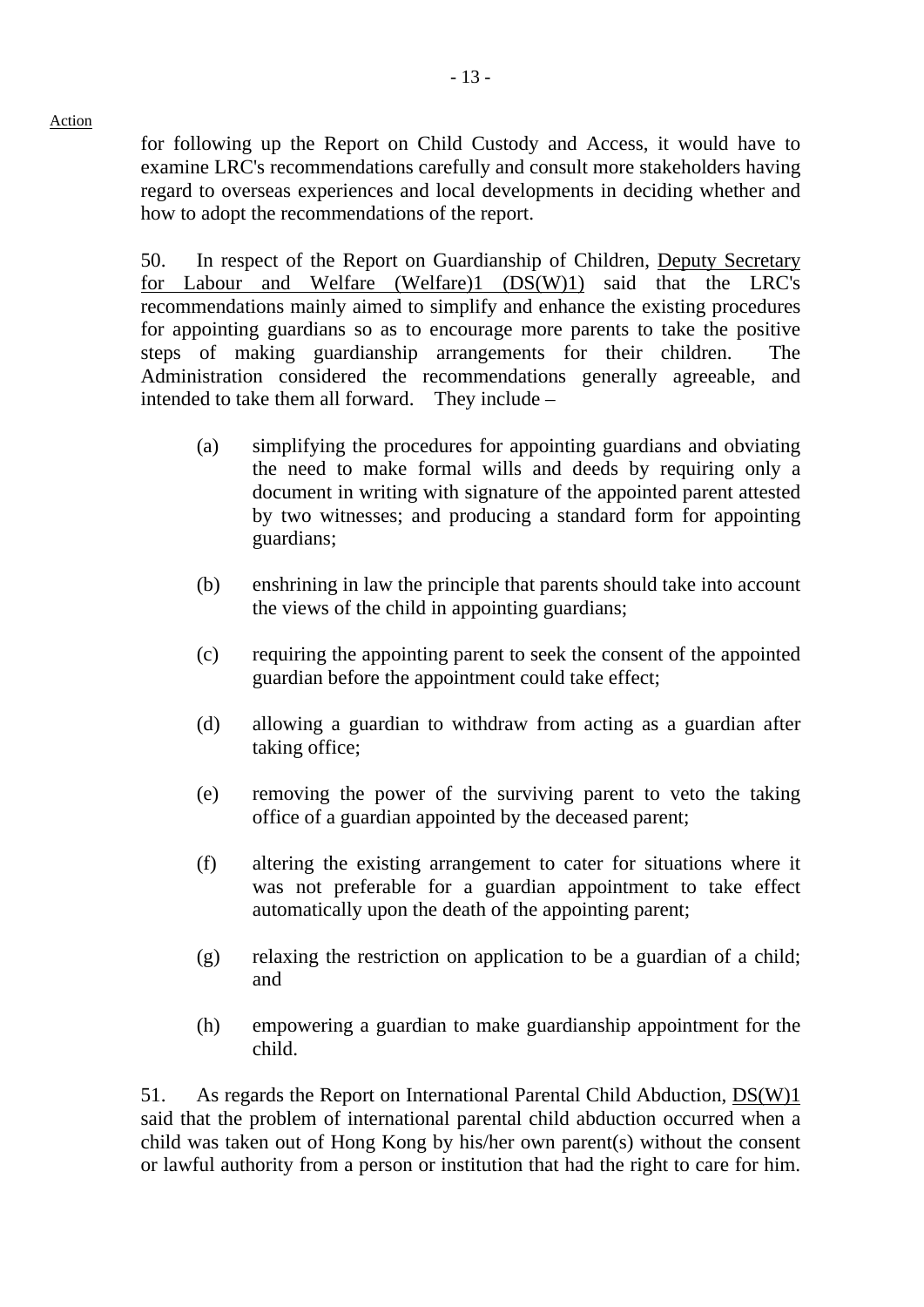At the international level, the problem was dealt with by the Hague Convention on the Civil Aspect of International Child Abduction (the Convention) which provided an effective international mechanism for the swift return of children wrongfully removed from their place of habitual residence to another contracting state in violation of custodial rights. Hong Kong had maintained well-established cooperative relationships with the Hague Authority and other signing parties to the Convention. As reflected by the actual number of cases, the problem of international parental abduction was not serious in Hong Kong. The Report on International Parental Child Abduction also noted Hong Kong's positive performance under the Convention in ensuring the speedy return of children abducted into Hong Kong. Taking into account the recommendations made in the report, the Administration proposed to enhance the preventive measures and remedies in respect of parental child abduction in the following ways -

- (a) to extend the scope of eligible parents who could apply for the injunction pursuant to the law to cover all parents, regardless of whether they were involved in any divorce/matrimonial proceedings;
- (b) to expressly empower the court to order the disclosure of the whereabouts or location of the child and the recovery of the child;
- (c) to empower the Immigration Department (ImmD) and the Police to hold a child where there was a stop order issued by the court prohibiting the child in question from leaving Hong Kong; or where an application for stop order had been made to the court and the application was pending; and
- (d) to advise parents of their obligations to notify ImmD and the other parents of the court order prohibiting the removal of their child from Hong Kong without their consent.

52. DS(W)1 added that subject to members' views on the proposed measures, the Administration would work out the detailed amendment proposals in consultation with relevant bureaux/departments and proceed with the legislative exercise to implement the recommendations. SLW advised that the Administration aimed to introduce the legislative proposals into LegCo in the 2011-2012 session.

#### The Report on Guardianship of Children

53. Noting that the Administration proposed to remove the power of the surviving parent to veto the taking office of a guardian appointed by the deceased parent, Mr Albert HO asked whether the surviving parent would be allowed to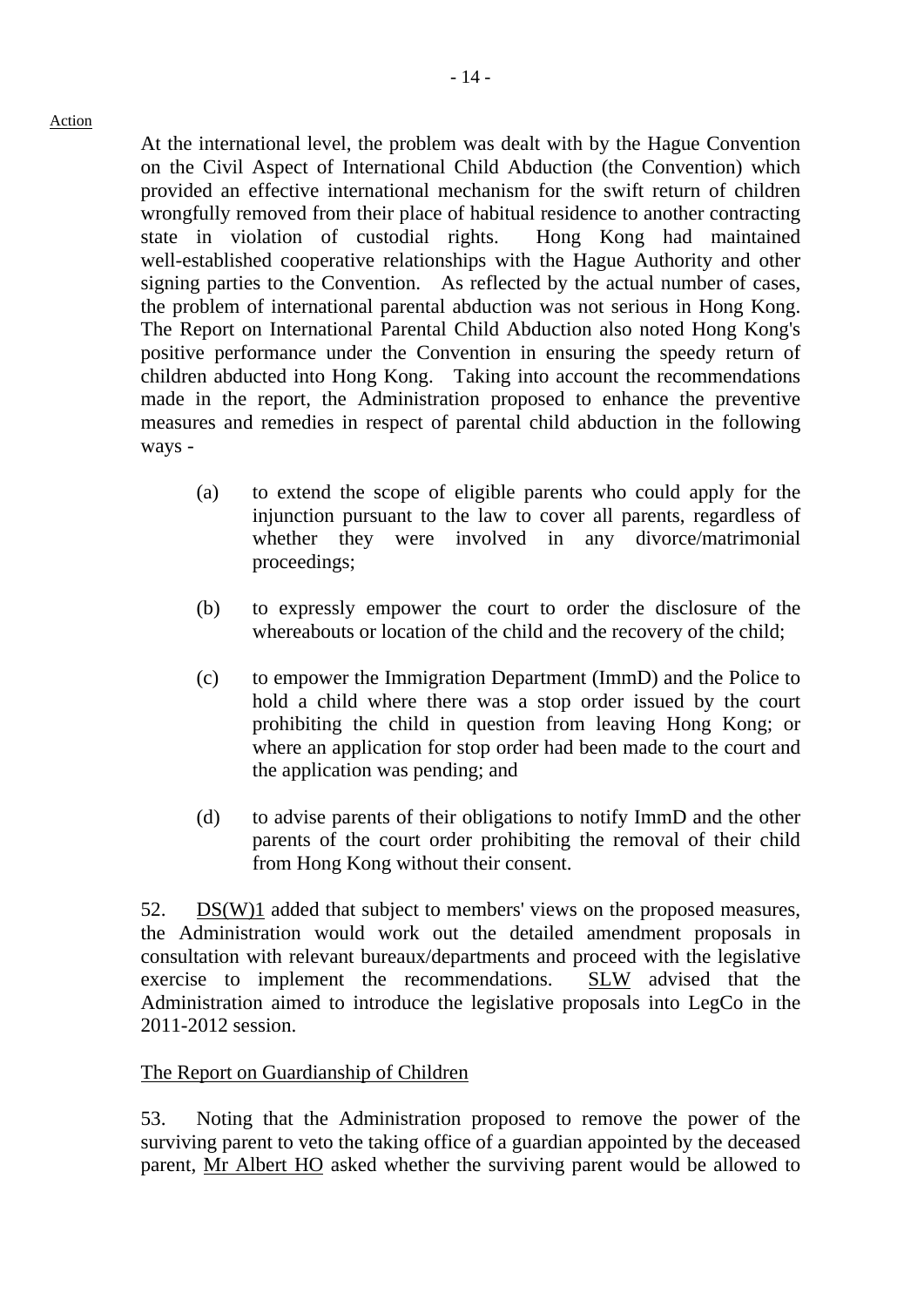raise objection to the guardianship appointment. DS(W)1 said that the guardian appointment made by a deceased parent could be nullified by the surviving parent as the current law allowed the latter to veto the taking office of a guardian appointed by the former. Under the proposed arrangement, in the event that either or both the surviving parent(s) and the appointed guardian made a petition to the court in respect of the guardianship appointment, the court would make a ruling having regard to the well-being and interests of the child .

54. While welcoming the suggestion of enshrining in law the principle that parents should take into account the views of the child in appointing guardians, Mr HO asked about the implementation details. Mr HO further asked whether an official solicitor could be appointed to represent the child's views in the event that the child strongly objected to the guardianship appointment.  $DS(W)1$  said that under the proposed arrangement, the appointing parent would be required to take into account the views of the child when appointing a guardian for him/her and to declare whether they had done so in the standard form for appointing guardians. DS(W)1 added that the responsibilities of both the appointing parents and guardians would also be spelt out clearly in the standard form for appointing guardian. The Administration would step up public education and publicity in this respect.

55. Ms LI Fung-ying considered that the child should be allowed to indicate his/her preference for an appointed guardian when he/she had attained a prescribed age limit. Ms LI was concerned that should guardians be allowed to withdraw from acting as a guardian after taking office without the need to give an account for the decision, this would be detrimental to the healthy development of the child. She asked whether the Administration would set out the incidental conditions for withdrawal of guardianship appointment.

56. DS(W)1 said that the appointment of a guardian was the decision of the appointing parent. Should the appointing parent be required to seek the consent of the child before making the guardianship arrangements, such requirement might dissuade the parent from making such arrangements for the child. This would also depart from the objective of the LRC report to encourage parents to make guardianship arrangements for their children. DS(W)1 further said that there was no provision in the law for a guardian to withdraw from acting as a guardian after taking office, regardless of whether the appointed guardian was willing to accept or capable of assuming the responsibilities. The Administration noted that the guardian's withdrawal of his/her appointment might have negative impact on the child. Yet, it would also be against the interests of a child if the guardian was required to continue holding his/her title while he/she was indeed not willing/able to perform his/her duty properly. The proposal of allowing a guardian to withdraw from a guardian appointment would ensure that the interests of the child would be well protected if the guardian was incapable of performing his/her role properly. In the circumstances, other persons could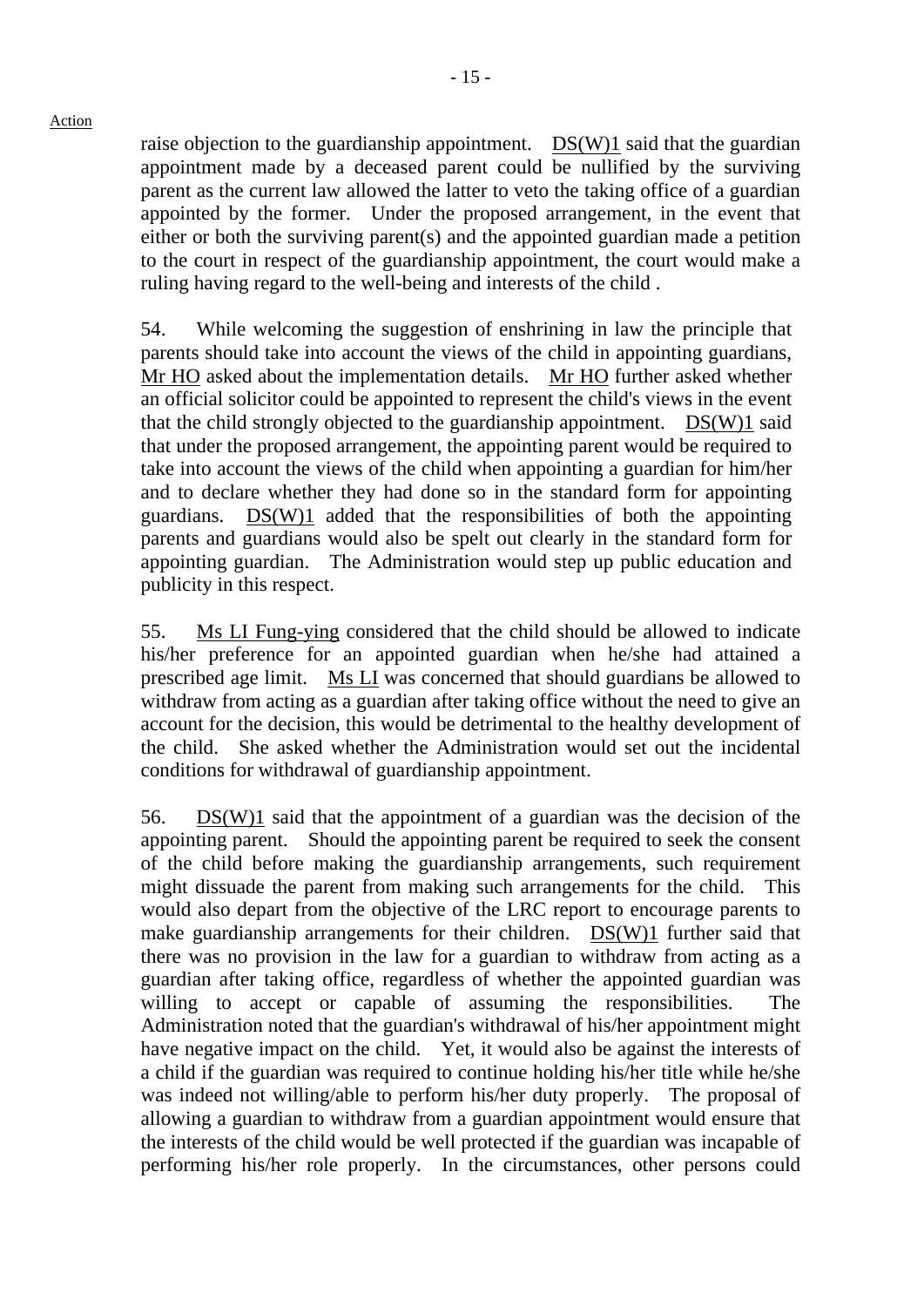apply to the court to be the guardian of the child or the court could appoint guardianship if so warranted. The Administration considered that the proposed arrangement had struck a proper balance in protecting the well-being and interests of the child.

57. The Chairman asked what measures were currently in place to safeguard the interests of the child in the event that a guardian failed to exercise proper daily care and upbringing of the child after taking office. DS(W)1 said that appointing a guardian was a private arrangement between the appointing parent and the appointed guardian. Under the existing law, the appointed guardian could decline the appointment only when he/she was notified of the arrangement. Nevertheless, DSW could apply to the court to be the guardian of the child for safeguarding the well-being of the child when such needs arose.

58. In response to Mr Albert HO,  $DS(W)1$  said that the mechanism for guardianship arrangements for minors upon the death of his/her parents and that for the mentally incapacitated persons were governed under separate legislative frameworks and were fundamentally different.

## The Report on International Parental Child Abduction

59. Mr Albert HO asked about the number of cases concerning parental abduction in which the child was removed out of Hong Kong to the Mainland; whether the Mainland was a contracting state to the Hague Convention; and the cooperation between the HKSAR Government and the Mainland authorities in international parental child abduction.

60.  $DS(W)1$  said that the Mainland was not a contracting member of the Hague Convention. There was no evidence showing that there was a large number of parental abduction cases between Hong Kong and the Mainland. In the past three years, only one criminal case involving parental abduction to the Mainland was recorded. While there were some 700 cases concerning the removal of the child from Hong Kong in breach of a court order prohibiting the child in question from leaving Hong Kong every year, most of them were reported during the festive seasons. It was believed that the parents involved might not be aware of the court order until arriving at the departure area and being stopped by immigration officers. These cases could be stopped and handled effectively by the existing arrangements for enforcing the court orders. DS(W)1 added that international parental child abduction cases would be tackled in accordance with the domestic legislation if a child was removed from Hong Kong to a place which was not a contracting state to the Hague Convention.